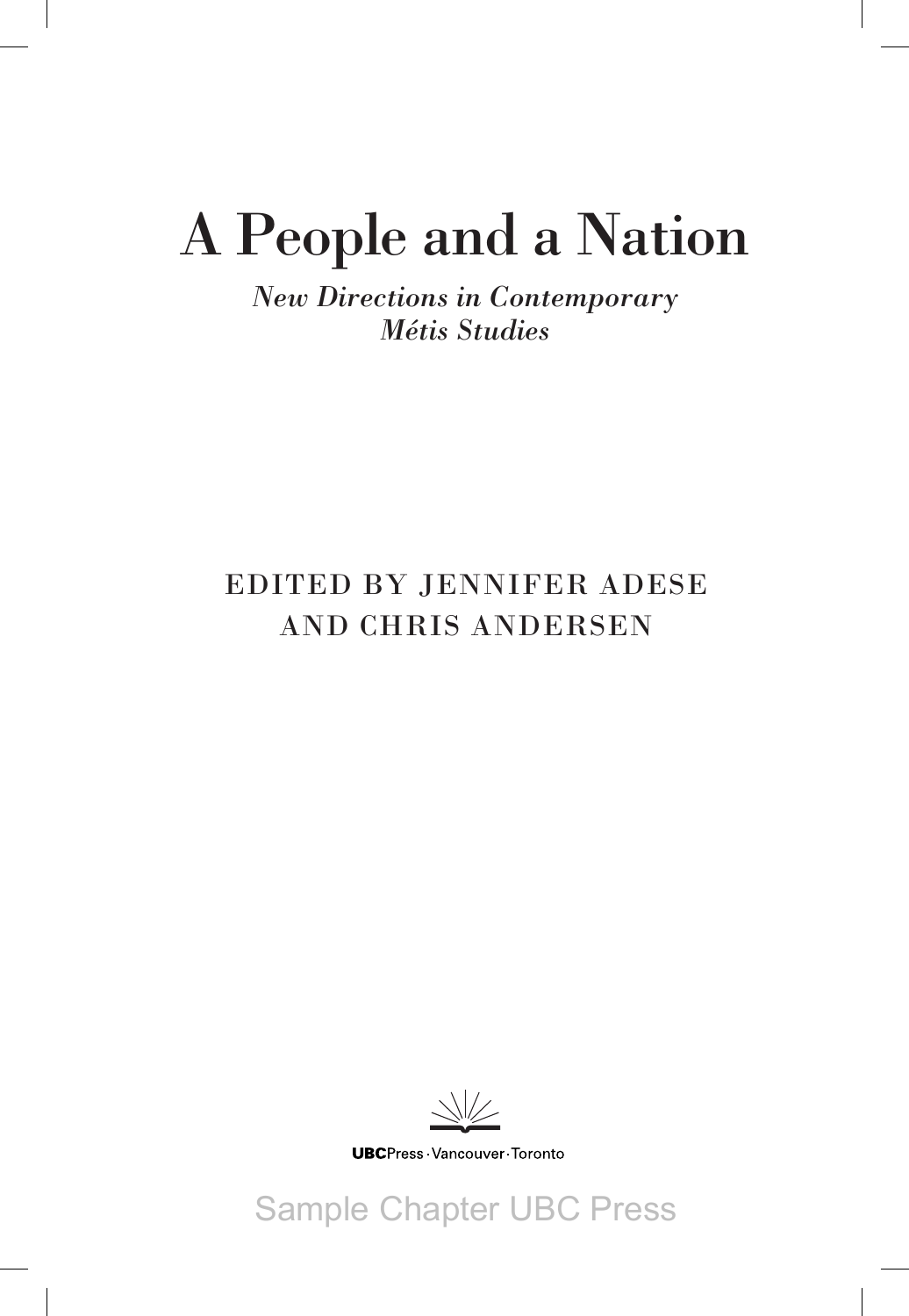#### <span id="page-1-0"></span>**Contents**

Acknowledgments *ix*

[Introduction: A New Era of Métis Studies](#page-3-0)  Scholarship *3 Chris Andersen and Jennifer Adese*

- **1** | Peoplehood and the Nation Form: Core Concepts for a Critical Métis Studies *18 Chris Andersen*
- **2** | The Power of Peoplehood: Reimagining Metis Relationships, Research, and Responsibilities *40 Robert L.A. Hancock*
- **3** | The Race Question in Canada and the Politics of Racial Mixing *67 Daniel Voth*
- **4** | Challenging a Racist Fiction: A Closer Look at Métis–First Nations Relations *92 Robert Alexander Innes*
- **5** | Restoring the Balance: Métis Women and Contemporary Nationalist Political Organizing *115 Jennifer Adese*
- **6** | Alcide Morrissette: Oral Histories of a Métis Man on the Prairies in the Mid-Twentieth Century *146 Jesse Thistle* Sample Chapter UBC Press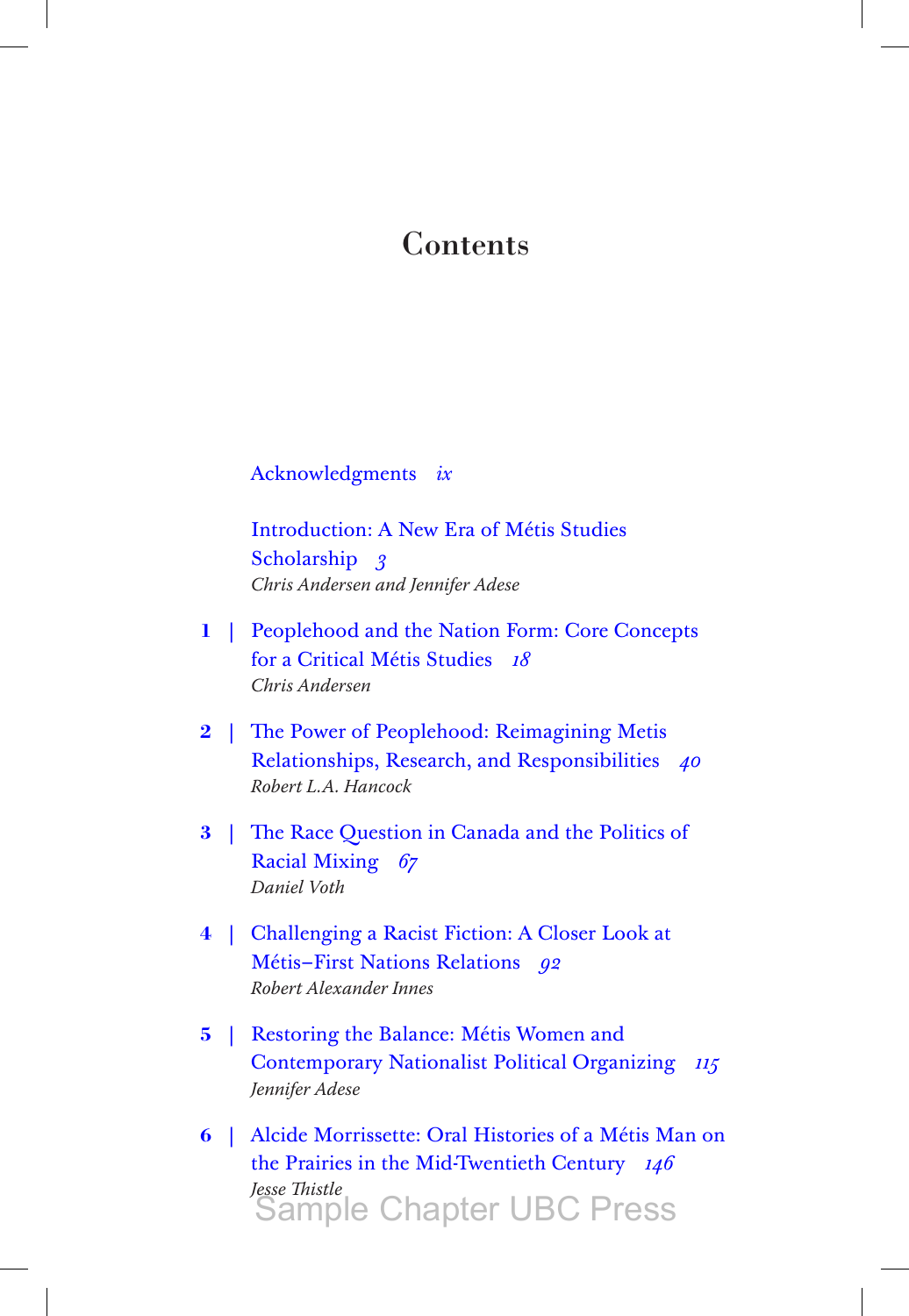- **7** | "We're Still Here and Métis": Rewriting the 1885 Resistance in Marilyn Dumont's *The Pemmican Eaters 170 June Scudeler*
- **8** | Mary and the Métis: Religion as a Site for New Insight in Métis Studies *188 Paul L. Gareau*
- **9** | Building the Field of Métis Studies: Toward Transformative and Empowering Métis Scholarship *213 Adam Gaudry*

Contributors *230*

Index *233*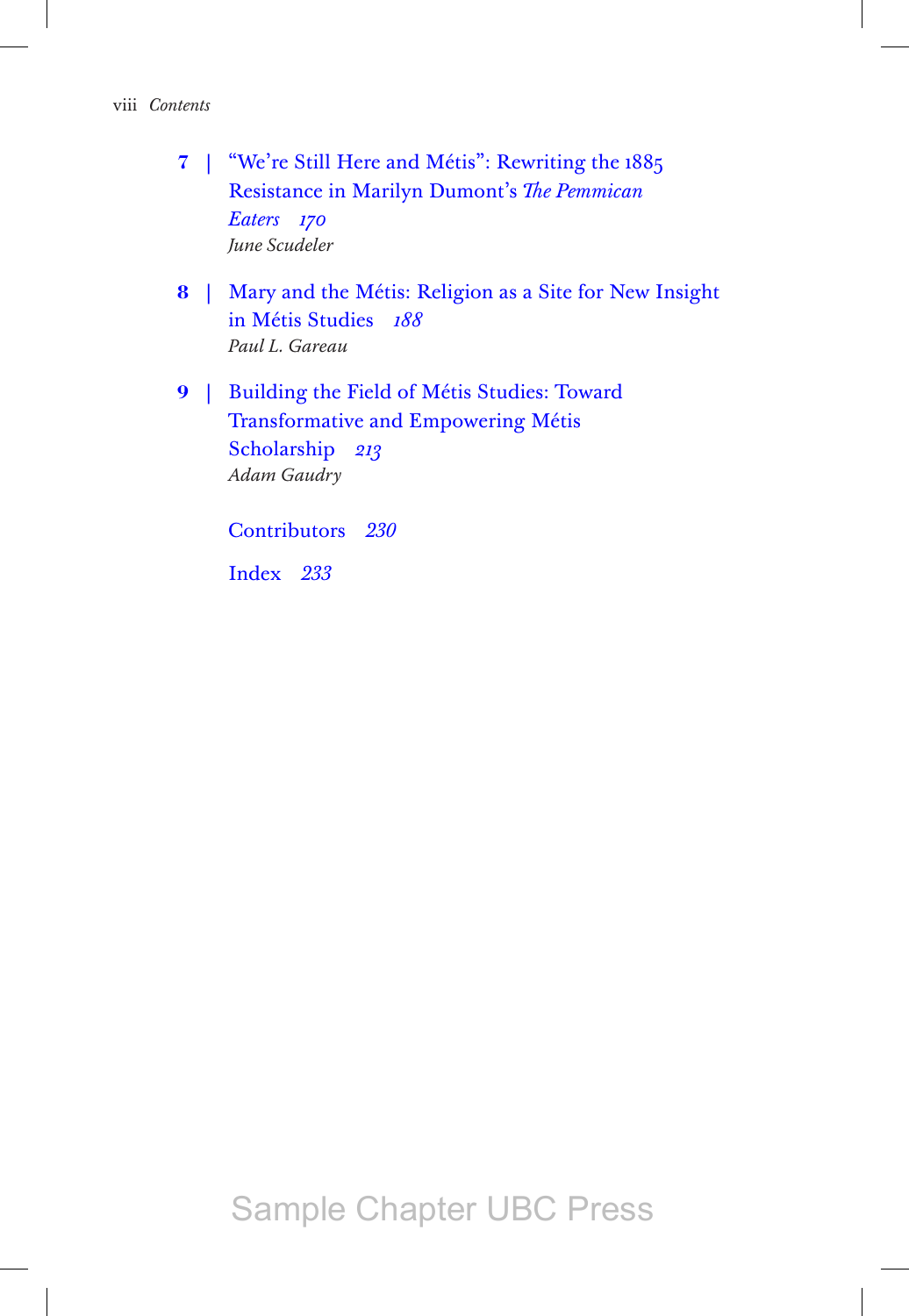#### <span id="page-3-0"></span>[Introduction: A New Era of](#page-1-0)  Métis Studies Scholarship

*Chris Andersen and Jennifer Adese*

AT ONE TIME, research on Métis issues was confined mostly to the narratives of non-Indigenous historians, but as more Métis scholars enter the field and as Métis communities increasingly define research priorities, Métis studies has taken a distinctive and positive turn toward research by and for the Métis people.<sup>1</sup> This intellectual turn has been spurred by a growth in the number of Métis scholars over the past two decades, as evidenced by this volume, which is predominantly by Métis authors – the first of its kind. It has also been influenced by an explosion in the Métis population between 1996 and 2006, which has caused the federal, provincial, and municipal governments to look to Métis communities with renewed interest. Alongside these intellectual and policy shifts, several important Métis court cases – including the *Powley* ruling (2003), *Manitoba Métis Federation v Canada* (2013), and *Daniels v Canada* (2016) – have wound their way through the Canadian legal system, ending in Supreme Court of Canada rulings that have altered the political landscape of Canada–Métis relations. At a more foundational level, however, these developments were instrumental in raising the public profile of – along with debates about – Métis issues, particularly the complexities of Métis identity.

Debates over Métis identity typically assume a binary form. On the one side are peoplehood-based arguments that look to the core of Métis peoplehood (to the collective culture, history, and politics practised by Métis communities across the Métis Nation's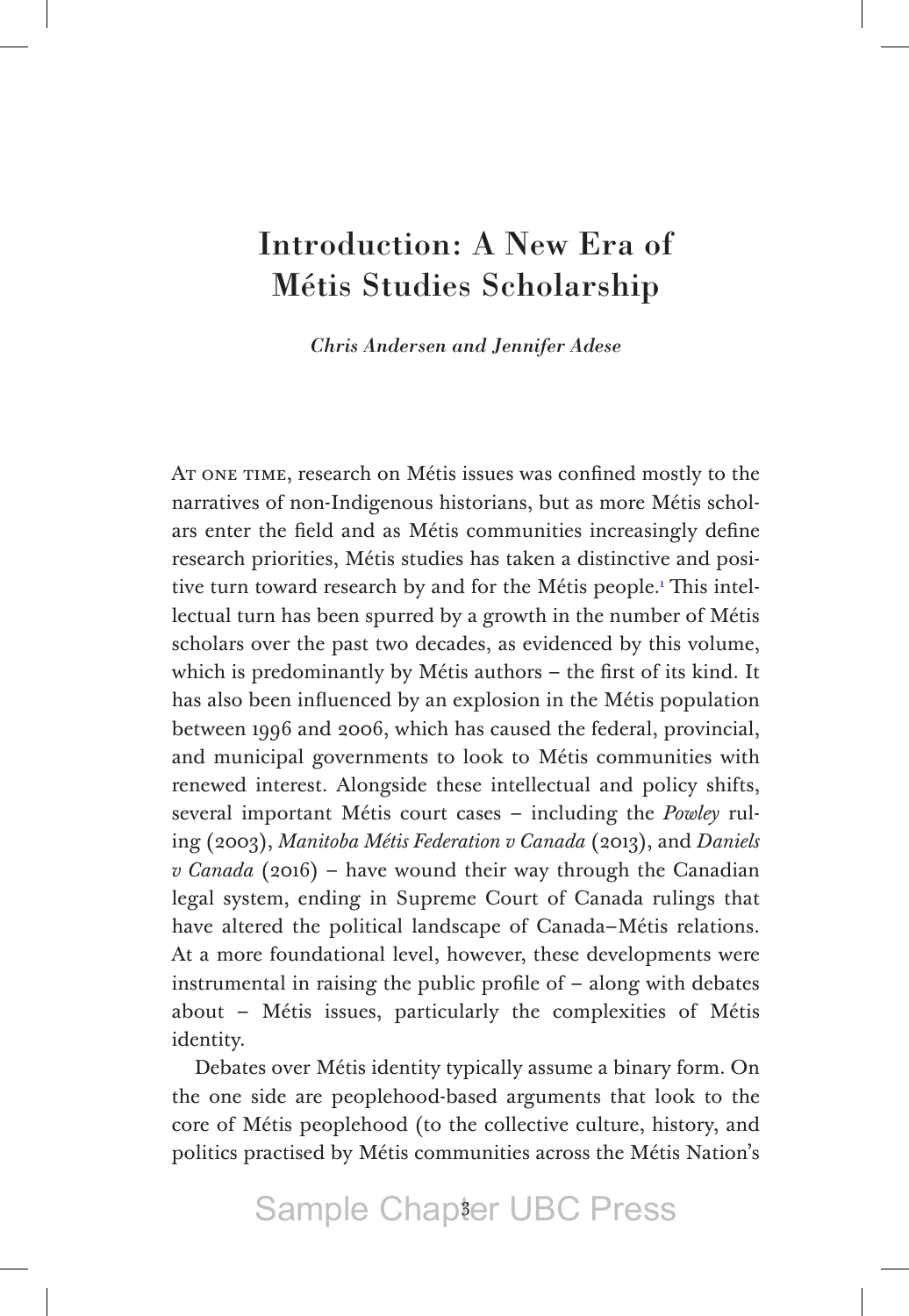prairie homeland). On the other side, are more racialized arguments that take many historical instances of racial mixing in much of what is now called the United States and Canada and conflate them with historical and contemporary Métis communities, who understood themselves as bounded political communities defined not merely by mixedness. Followers of this view often accuse proponents of peoplehood-based arguments of exclusion and lateral violence or internal colonialism. Lost in these relatively hardened positions are sustained discussions of the actual social and political contexts within which the Métis people and their communities have lived in the past and live in today. A historically rooted understanding of Métis peoplehood, we argue, is directly relevant to thinking about Métis identity in ways that respect Métis selfdetermination and political power (though we note that the continued dominance of discourses around "mixedness" complicate the ability to remove them completely from academic debate, even one as peoplehood-based as is this one).

#### Métis Studies: A Portrait of a Field and Its Genealogy

Métis studies has seen rapid transformation over the twentieth and twenty-first centuries, and through its evolution it has moved from a historically focused topic area to a more diverse field, expanding broadly to encompass a greater range of topics of interest to Métis scholars and communities. Nonetheless, Métis studies as a scholarly field of inquiry has been afflicted by the nagging presence of racialization throughout its genealogy. Such scholarship, whether in single-author monographs or in edited collections, has largely taken for granted the link between Métis identity and mixedancestry origins. The majority of previous writings about Métis have reflected an inability to reconcile their investment in racialized discourses of mixed-racedness with Métis people's existence as a distinct Indigenous People. Instead, the works enclosed here utilize a peoplehood-based analysis of Métis issues, as reflected in the methods and approaches that scholars in this volume have adopted.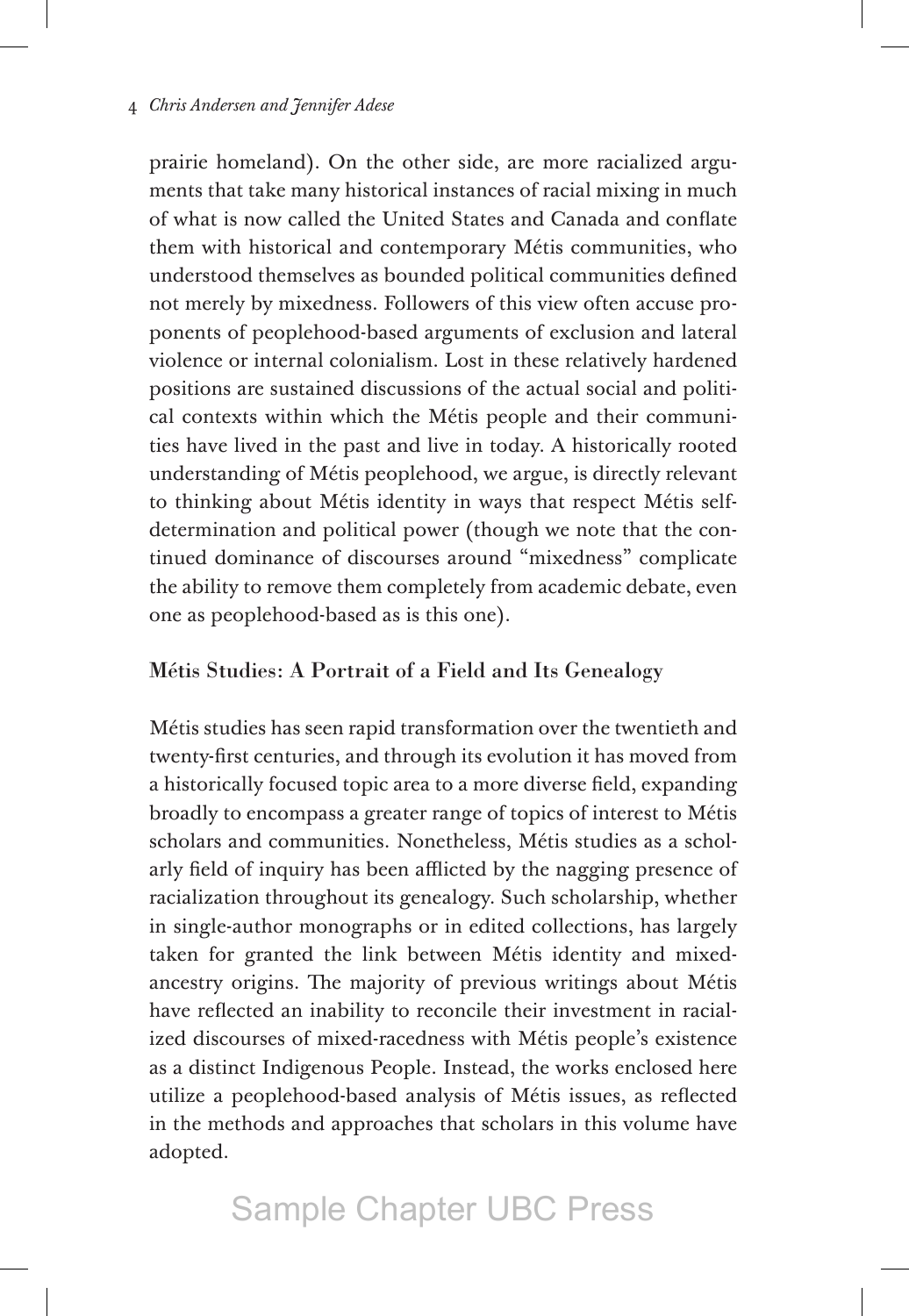The field of Métis studies evolved out of earlier scholarship on Métis issues undertaken primarily by historians, and later ethnohistorians, rooted in even earlier scholarly efforts that took for granted mixed-raced identity as the basis of Métis experience. This scholarship explored issues related to what "Métis" meant and who the Métis people are in a manner similar to more recent scholarly works. This early work was generally informed exclusively by analysis of the Subarctic fur trade and the "opening up" of the Canadian west through the so-called Riel Rebellion in 1869–70 and the North-West Rebellion in 1885. Throughout much of the twentieth century, Métis issues were investigated utilizing conventional historiographical methodologies, focused in particular on the role of the Métis leader Louis Riel, who was hanged by the Canadian state in 1885 for his role as leader of the Northwest Resistance. These histories were undertaken in the tradition of the "great man of history" school, so Riel's political movements and life experiences were the lens through which many came to understand Métis people more broadly.

During the field's initial development, little scholarship on Métis issues was synergistic but instead consisted of fairly isolated examinations that have since come to be regarded as classics (e.g., Morton [1973], Stanley [1936/1992], Giraud [1945/1986]). Perhaps the most extensive treatment of the Métis was that of French historian Marcel Giraud, whose monumental two-volume, 2,000-page-plus *The Métis of Western Canada* stood as the historiographical standard on the origins, flourishing, and eventual (political) demise of the Métis. In the 1970s and early 1980s, however, four PhD theses were completed that fundamentally altered the methodologies and conclusions through which Métis studies had until then been examined. Sylvia Van Kirk (1983), Jennifer Brown (1980), Jacqueline Peterson (1981), and John Foster (1973) each explored the origins and rise of Métis communities in the Upper Great Lakes and on the Northern Plains, their relationship to the fur trade, and the gender relations therein. These advancements in the study of the Métis people came together in 1985 in the first edited collection on Métis studies, coedited by Jacqueline Peterson and Jennifer Brown and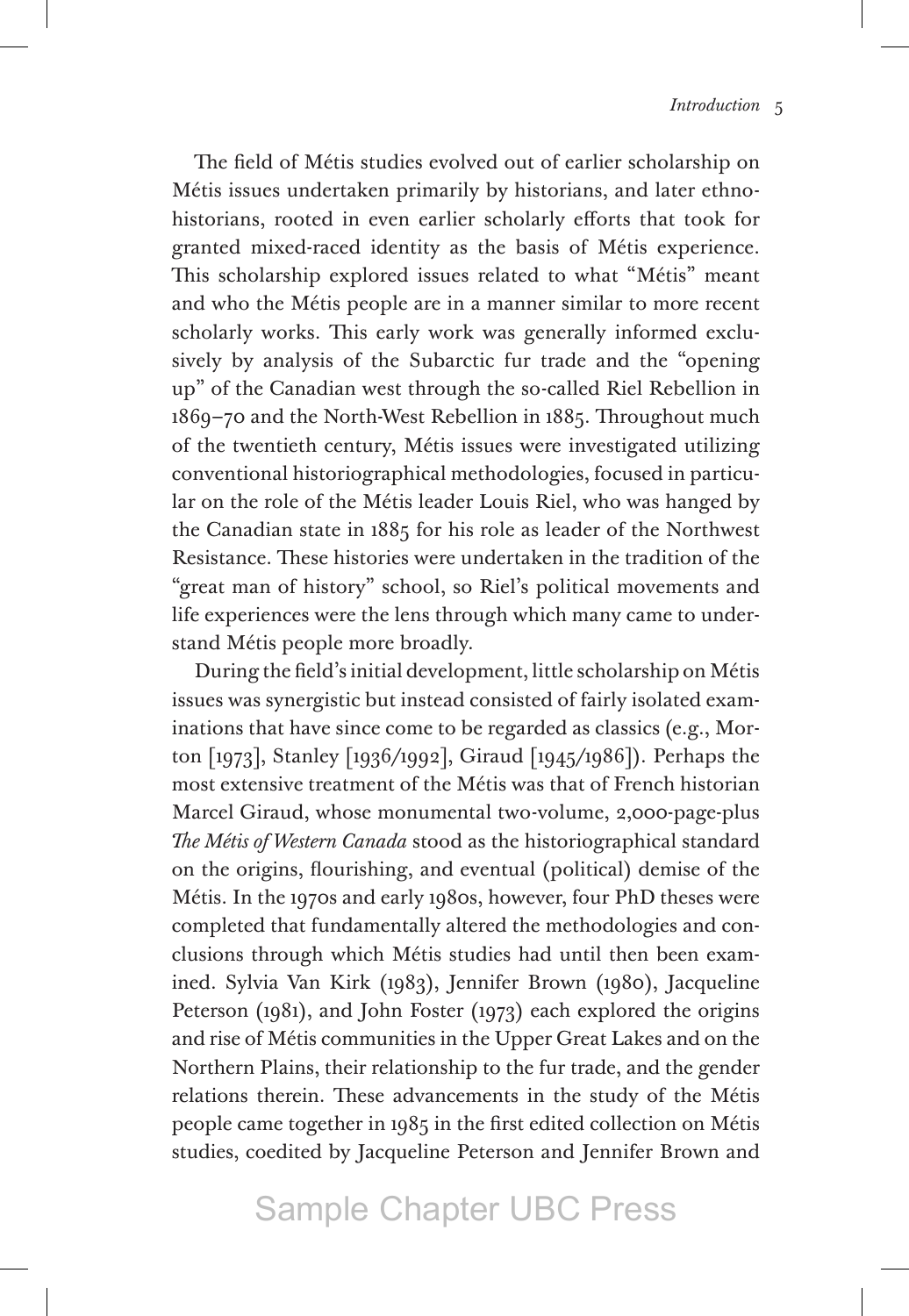titled *The New Peoples: Being and Becoming Métis in North America*. This volume was groundbreaking in that it brought together for the first time many of the top scholars investigating Métis issues. It documented, in great detail and with lasting sophistication, a number of issues pertaining to the origins of the Métis, including the internal complexity of the Red River locale (i.e. language, marriage patterns, religious differences, material culture, etc.), their diasporas, and other issues that continue to shape the way that scholars talk about the Métis today.

Despite various debates regarding Canadian obligations to the Métis (culminating in a classic debate between Tom Flanagan [1991] and Doug Sprague [1988] on whether the Métis left Red River because of economic self-interest or were forced out by colonial intrusion) and continued analyses of Métis economic dynamics (Tough 1996; Ens 1996), the most in-depth examination of Métis issues in the 1990s is likely the 1996 Royal Commission on Aboriginal Peoples. Among its various emphases, the commission formalized and officially sanctioned the notion of "other Métis," meaning those communities who have recently started selfidentifying as Métis based, often, on the mixed ancestry of their communities. The deep racialization of the logics that undergird these self-identifications continue to play themselves out in more recent scholarship.

In recent years, a number of anthologies have been published pertaining to Métis issues, geographies, and identities. In 2007, Ute Lischke and David T. McNab coedited *The Long Journey of a Forgotten People: Métis Identities and Family Histories,* which made use of the common trope, coined by Métis political leader Harry Daniels in the 1970s, about the Métis being a forgotten people. The book includes scholarship on so-called eastern Canadian Métis communities, locates early Métis origins in British military personnel and their mixed-blood descendants, explores legal dynamics in the production of Métis identity, and features one especially poignant autobiographical account of Métis identity. What is perhaps most interesting is the volume's use of a racialized notion of the Métis, based on a Métis-as-mixed discourse, which diminishes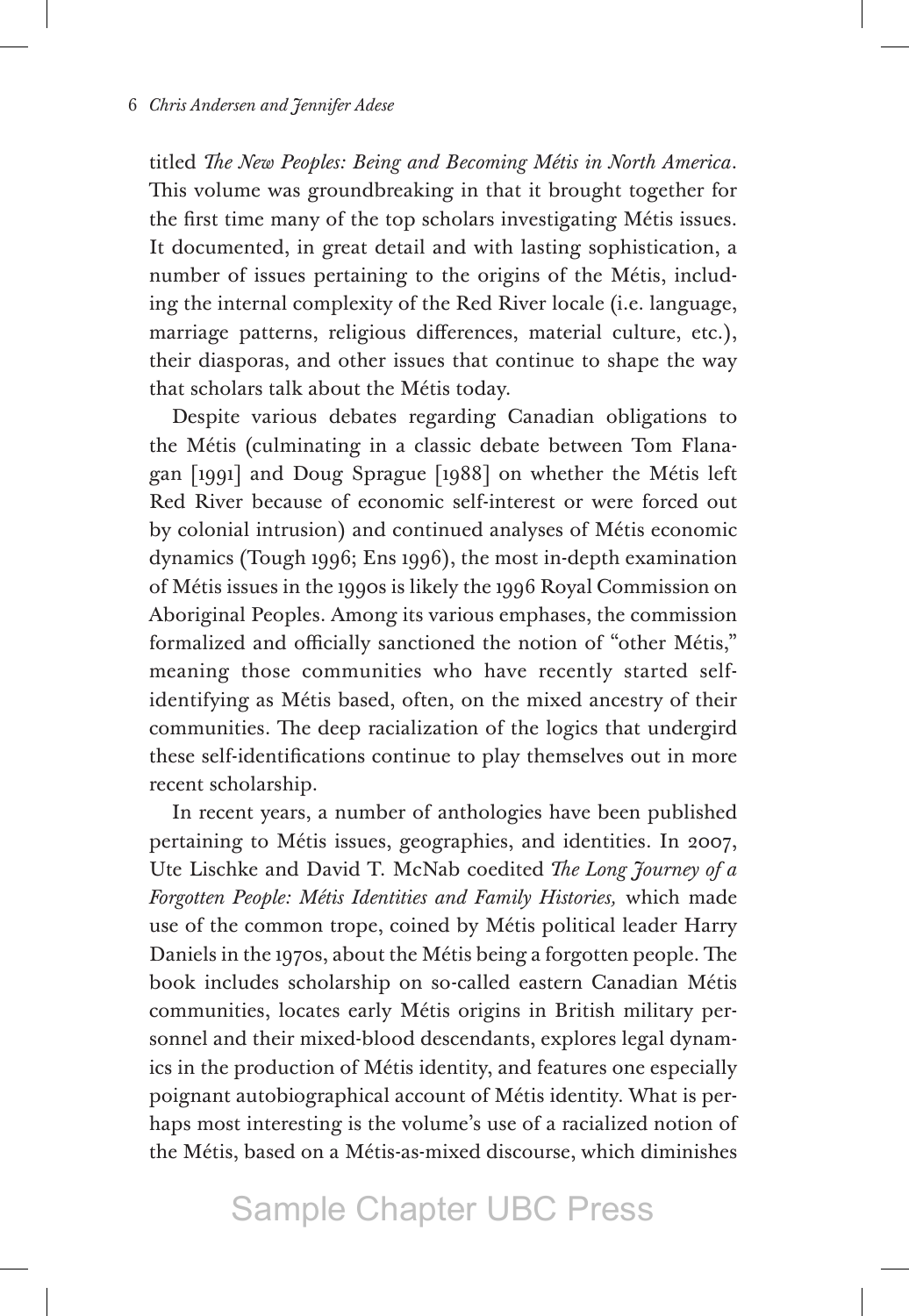the historical presence of the Métis people of the Northern Plains. It engages in fairly direct historical revisionism – through which historical individuals, communities, and activities are rendered Métis by virtue of their supposed "mixedness" – rather than recognizing the central importance of the notion of connection to a historically self-ascribing Métis community (Lischke and McNab 2007).

In 2012, Nicole St-Onge, Carolyn Podruchny, and Brenda Macdougall coedited *Contours of a People: Métis Family, Mobility, and History*. This comprehensive volume, the heir apparent to Peterson and Brown's (1985) *The New Peoples,* is a comprehensive account of historical Métis ontologies, particularly as they related to the Métis' fundamental mobility and the manner in which this fact of historical mobility fails to square with how the Canadian state, then and now, understands appropriate (and legal) land use and occupancy by the Métis. The collection is geographically expansive in scope, ranging from the Great Lakes to British Columbia to the upper regions of the United States. This largely historical volume must be appreciated for the sophistication of its theorizing, the creativity and expansiveness of its empirical evidence, and the rigour of its methodologies. However, while *Contours* represents a great leap forward in terms of how we theorize the historical Métis community and Nation, many of its chapters remain in the clutches of racialization, incorporating broad ranges of mixed communities who did not understand themselves as "Métis" until quite recently, which clouds the analyses of several otherwise fine studies (St-Onge, Podruchny, and Macdougall 2012).

In 2013, Christopher Adams, Gregg Dahl, and Ian Peach coedited *Métis in Canada: History, Identity, Law and Politics*. This edited collection brought together leading scholars in a number of related fields of research – including history, anthropology, political science, sociology, and Aboriginal rights law – to explore in a multidisciplinary fashion the various elements through which the idea of Métis identity has been constructed in the academy and the policy field. The editors make the point that recent trends in legal jurisprudence (particularly the celebrated Supreme Court of Canada *Powley* decision) have reconfigured how we think about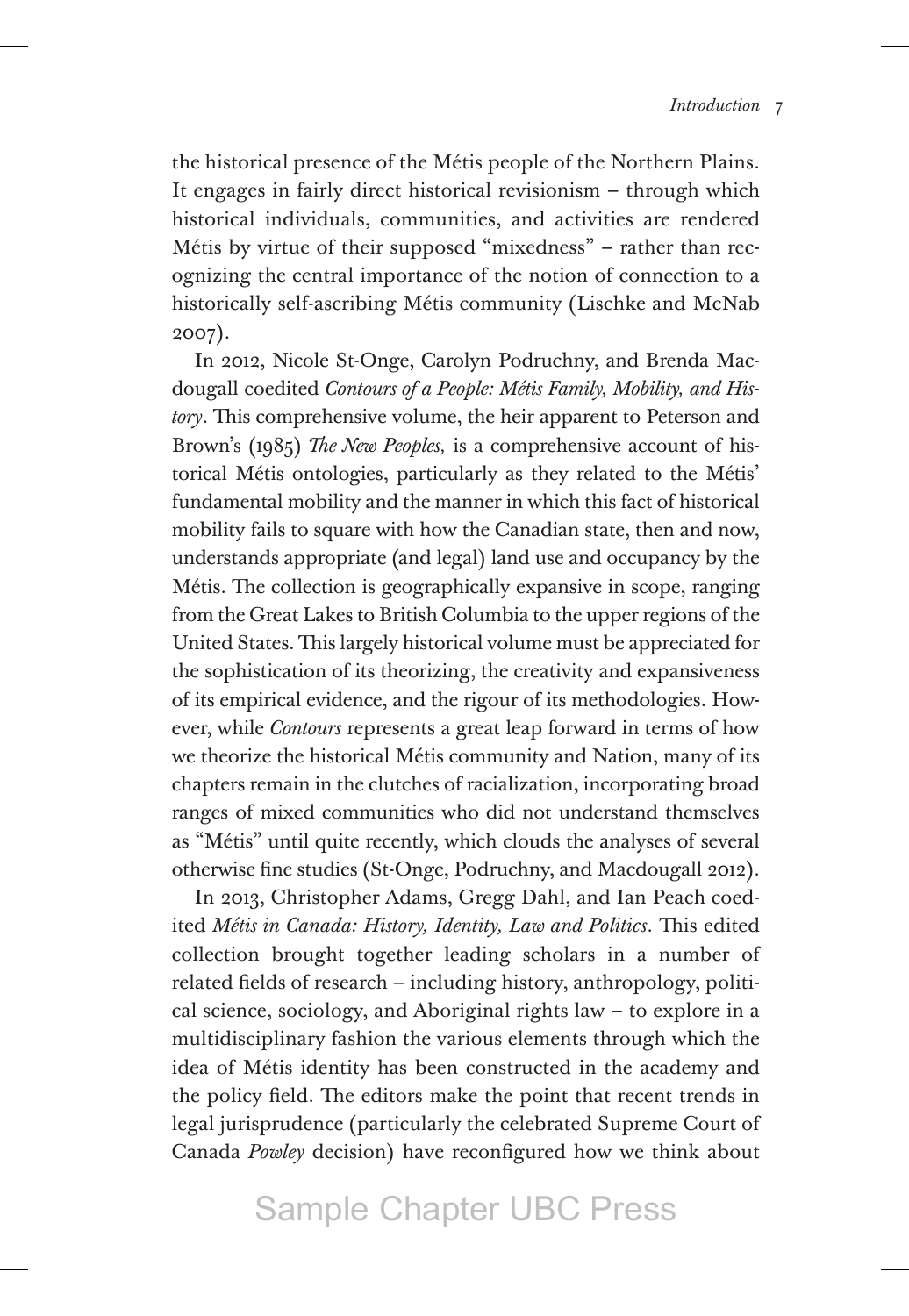Métis identity in Canada. With several exceptions, however, the edited collection continues to rely on an explicit Métis-as-mixed discourse, even though it undertakes a more sophisticated analysis of the Métis Nation's own strategic use of racialized discourses (Adams, Dahl, and Peach 2013).

Most recently, the field of Métis studies has undergone an explicit bifurcation in which, on the one hand, an increasing number of individuals, organizations, and communities in eastern Canada (particularly in Quebec and the Maritimes) are beginning to make ahistorical claims to Métis identity (See Andersen 2010; Leroux and Gaudry 2017; Leroux 2018). Such claims are solidly rooted in racialized discourses. Several scholars affiliated with these movements have begun to publish scholarship in support of these claims as well relying heavily on racialized discourses. On the other hand, and partly in reaction, Métis scholars have begun to write according to a more explicitly nationalistic position but also in an effort to elucidate precisely what it is that makes the Métis a distinct Indigenous People. While this bifurcation has so far mostly taken place in the context of online media (Facebook and Twitter debates as well as various blogs and so on), it is beginning to spill over into academic scholarship (see, for example, Bouchard, Foxcurran, and Malette 2016). It is within this latest context that we see this volume making its most lasting contribution, as a timely intervention during a developing, historically important debate.

#### The Métis People, in the Singular

In the spirit of previous edited volumes, we see the scope of this volume as geographically, theoretically, methodologically, and empirically expansive. However, we would nonetheless like to take the opportunity here to set out a trajectory for what we mean by Métis peoplehood historically and today, including Métis genesis on the Northern Plains, the rise of Métis economic and political power, the growth of Red River as a metropolis, and the Métis people's eventual political marginalization following the Northwest Resistance in 1885. In contrast to the previously mentioned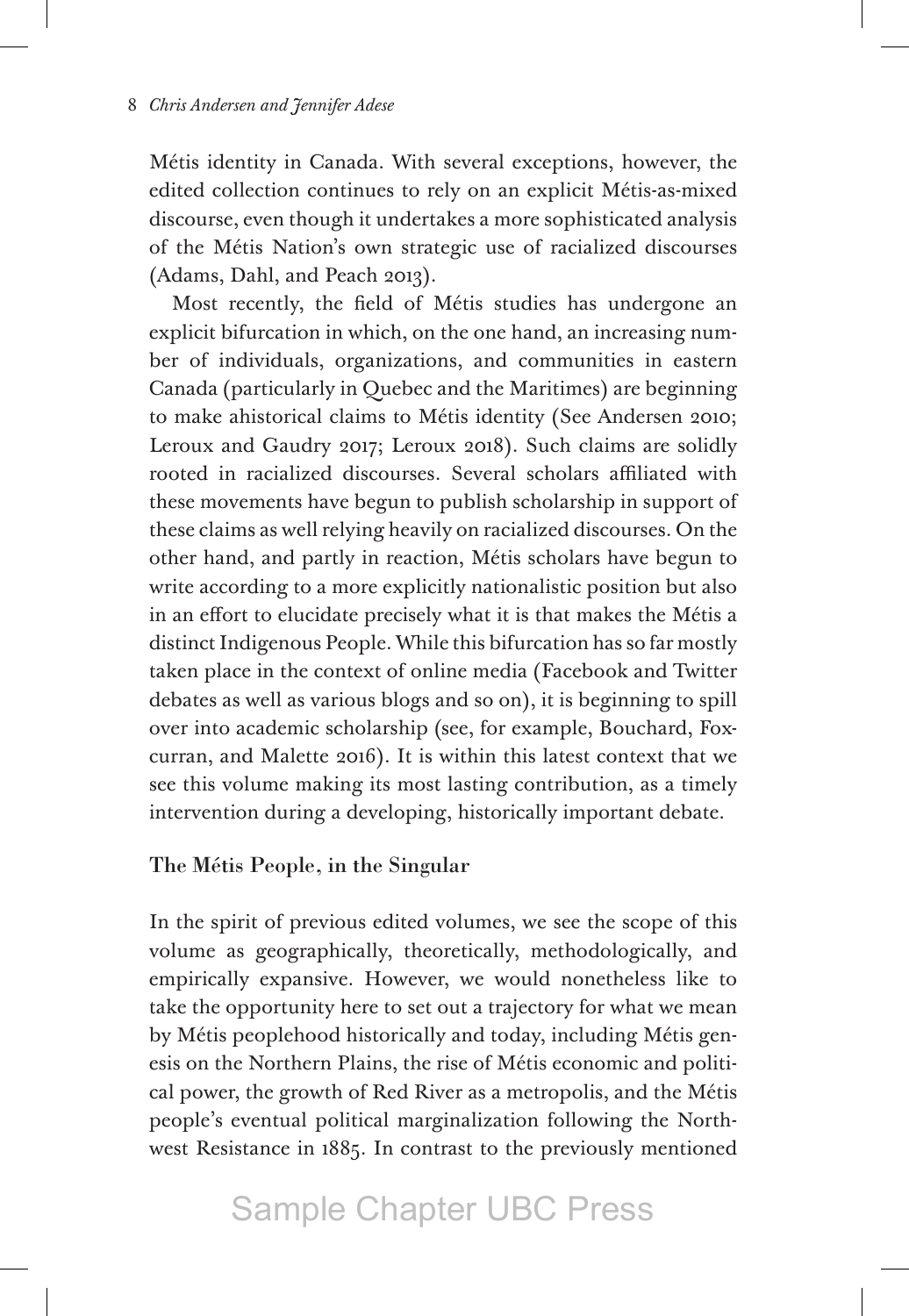edited collections, this volume supports the idea of a single Métis people, a position that has support in Canadian constitutional law as well as international law as it applies to Indigenous Peoples (see Andersen 2014; Chartrand and Giokas 2002).

What does it mean to position the Métis as a Nation and as a people? Nations are often positioned as a form of political consciousness grounded in (perceptions of) common roots and territory (Anderson 1991), and their associated nationalism embodies the cultural and political symbols, discourses, traditions, and myths that anchor and (re)produce these perceptions of origins and commonality (see Andersen 2008). Theorists of nationalism tend to link it to the growth of modernity and its associated industrialization and, as Chris Andersen notes in this volume, tend to position it within western and central European processes of modern liberal state building and legitimation in the late eighteenth and early nineteenth centuries (see Anderson 1991; Gellner 1983; Hobsbawm 1990). Though we separate the term geographically from its typical European positioning, "nation" is used in this volume as a form of political consciousness rooted in an emphasis on common origins.

In contrast, we use "peoplehood" (in juxtaposition to the more biologically rooted discourses around mixedness) to emphasize the broad relations of Indigenous diplomacy that tied together Indigenous collectivities in storied relationships of time and place. Explained further by Andersen in his chapter on peoplehood, suffice it to say here that we use "peoplehood" not only to refer to "real" sets of social relations that existed (and still exist) but also to better understand how Indigenous collectivities interacted with one another and with the encroaching colonial powers. This is an important point, since we are not suggesting that other concepts (such as biological notions of race that sit at the root of Métis-as-mixed discourses) cannot conceivably be used to analyze these social relations. Instead, our point is that such concepts do not reflect the manner in which people(s) understood themselves historically, nor do they provide compelling analyses today.

It is in this analytical context that we position the Métis as an Indigenous People who rose to prominence on the Northern Plains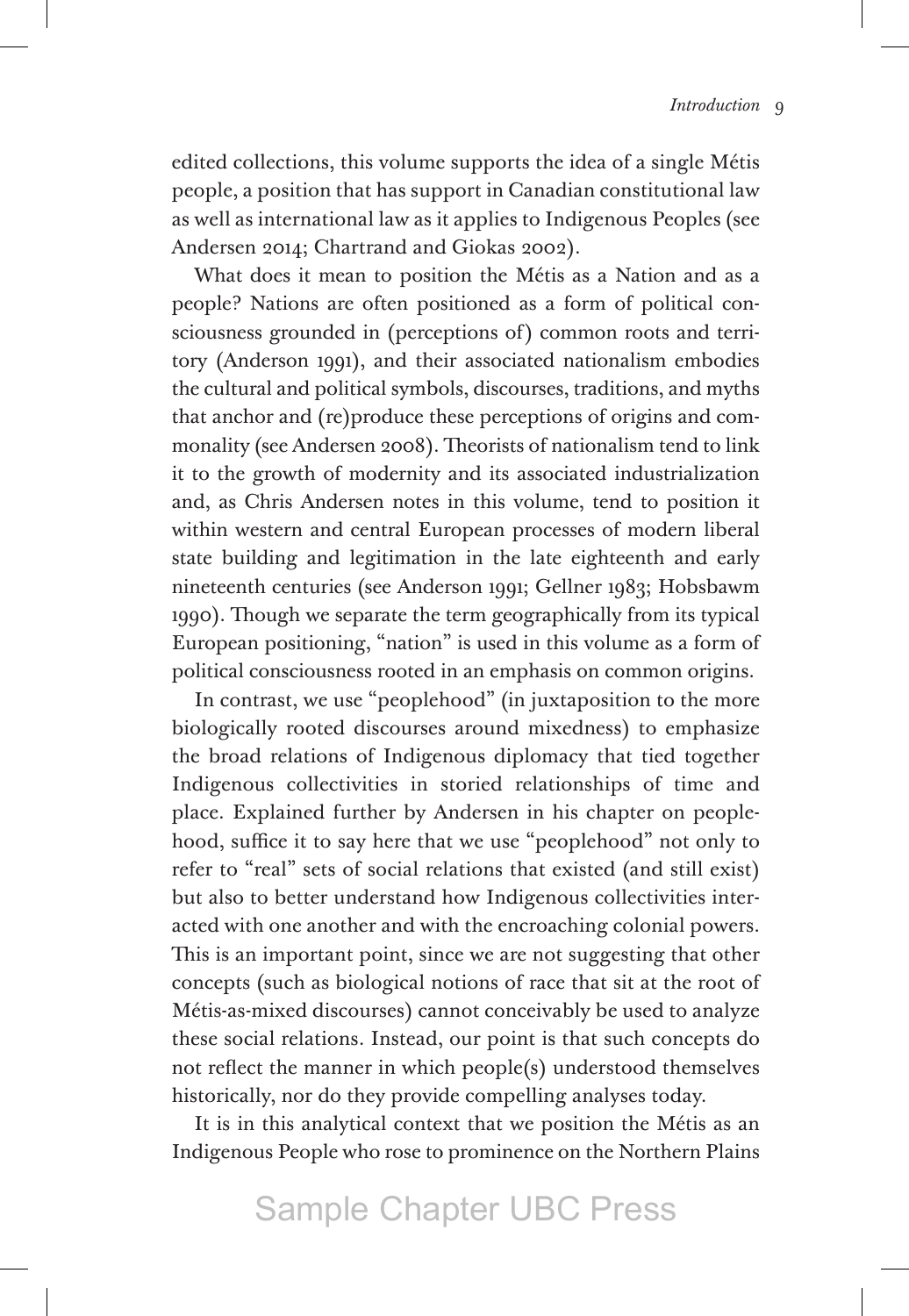of what is now western Canada and the northern United States at the beginning of the nineteenth century. One of many Indigenous Peoples with postcontact origins, the Métis people were part of the Neyihaw Pwat (the Iron Alliance) in partnership with the Saulteaux, the Cree, and the Assiniboine (Innes 2013, 43–69). Like other alliances of this time and place, the members of the Neyihaw Pwat relied on one another for economic, political, and military support, and the different bands intermarried heavily. This broad alliance marked Indigenous life on the Northern Plains from the eighteenth century onward.

The Métis became a powerful force on the Northern Plains by the middle part of the nineteenth century. Resisting, first, the Hudson's Bay Company (HBC) and, later, the Canadian state, the Métis pushed back against the HBC's presumed control of the region and then led two armed resistances against the Canadian state, prevailing in the first one in 1869–70 and suffering military and political defeat in the second, in 1885. We thus use the term "Métis," in the context of this book, in association with key events, leaders, geographical territories, economies, land tenures, artistic styles, languages, and perhaps most importantly, kinship connections and diplomatic relations with other Indigenous Peoples (see Peterson and Brown 1985; Peterson 1987; Sprague 1988; St-Onge, Podruchny, and Macdougall 2012 for discussions of this history).

Bearing this in mind, we likewise position the descendants of the Métis Nation as being represented (though imperfectly, to be sure) through the combined efforts of the Métis National Council and its provincially based affiliates in British Columbia (the Métis Nation of British Columbia), Alberta (the Métis Nation of Alberta), Saskatchewan (Métis Nation–Saskatchewan), Manitoba (Manitoba Métis Federation), and, until recently, Ontario (Métis Nation of Ontario). These provincial affiliates were born from the sustained effort of the Métis, throughout the twentieth century, to ensure that the Métis people and concerns were not forgotten in the maelstrom that is Canada's political landscape. In the latter decades of the twentieth century, the council and its members continued to actively resist the erasure of the Métis from the political landscape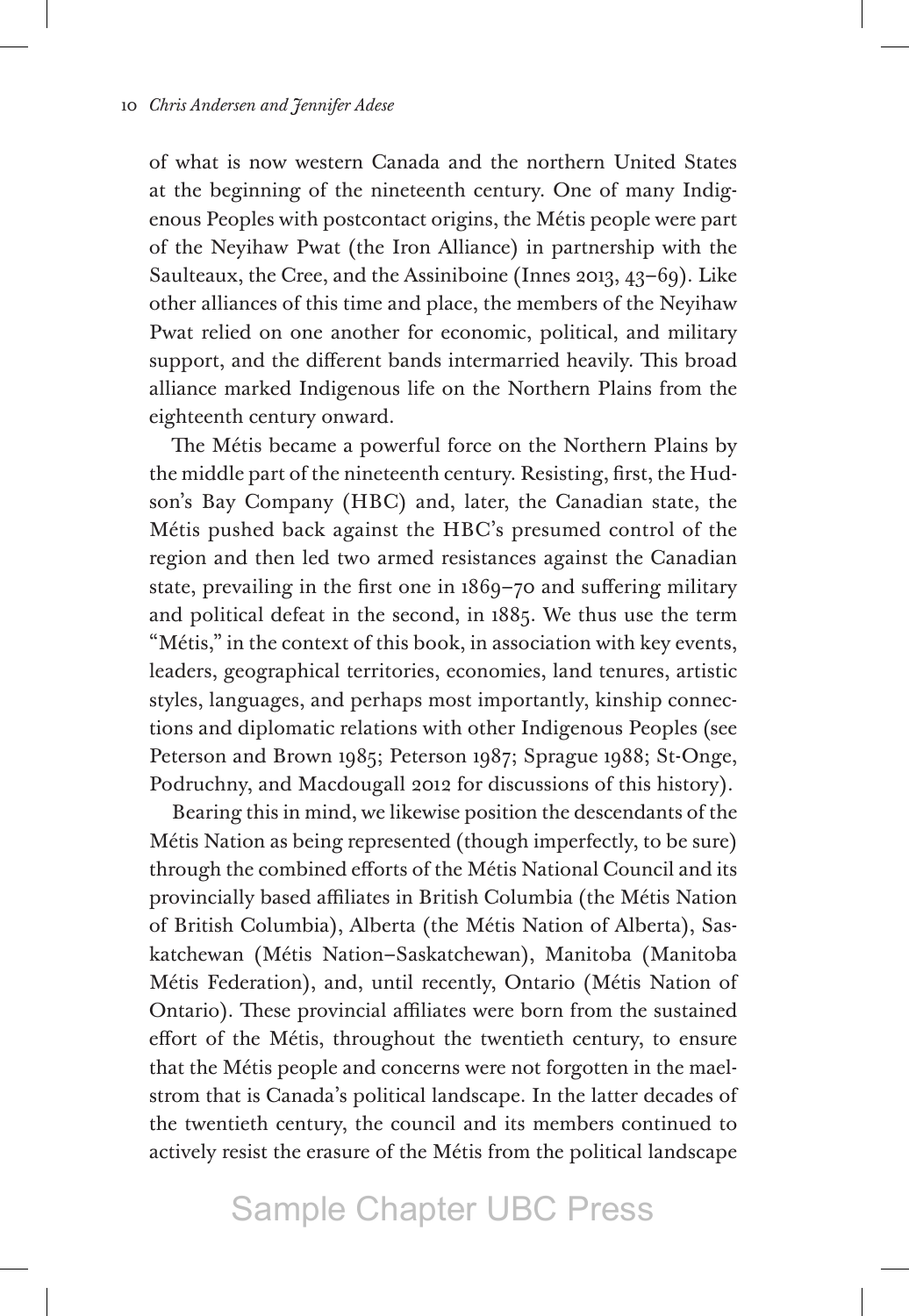by engaging in various nation-to-nation policy relationships with municipal, provincial, and federal levels of government (Sawchuk 1998; Weinstein 2007; Troupe 2009; Adese 2016).

Thus, the chapters here explore the intricacies of the Métis people and our communities, both recognizing and supporting the existence of Métis peoplehood. These multidisciplinary contributions additionally explore the current complexity of Métis identity in relation to ongoing North American settler colonialism while at the same time affirming the continuity of a collective Métis peoplehood. This book is unique in that it focuses specifically on issues relating to Métis peoplehood in the contemporary era. It places emphasis on the necessary historical and contemporary connection to pre-colonial and pre-state Métis collectives. By centring this volume on the collective belongings that produce Métis peoplehood, these works individually assert that the Métis belong to a historically bounded and identifiable Indigenous People – the Métis Nation – whose ongoing existence must be respected as the Métis narrate our history and our contemporary existence.

Embracing a diffuse and complex nationalist Métis narrative, the works in this volume explore the differing experiences of Métis communities, identifying the common threads that connect the Métis people through time and space and respecting the past and present limits that the Métis have placed on their communities. The contributors represent many disciplinary traditions and explore Métis peoplehood through diverse disciplinary methodologies. By examining these elements of Métis sociality, they allow for a more sophisticated understanding of the Métis people as an Indigenous People who have long understood ourselves this way.

The contributors forge a new path for thinking ethically about the Métis people. The chapters that follow act as a series of signposts that signal major changes in the field of Métis studies. The authors are young and early career scholars whose cutting-edge work is transforming common (mis)conceptions of the Métis people. With diverse disciplinary training, these Métis intellectuals map the many layers of the change facing the Métis people as we increasingly enter into mainstream political discourse. The chapters themselves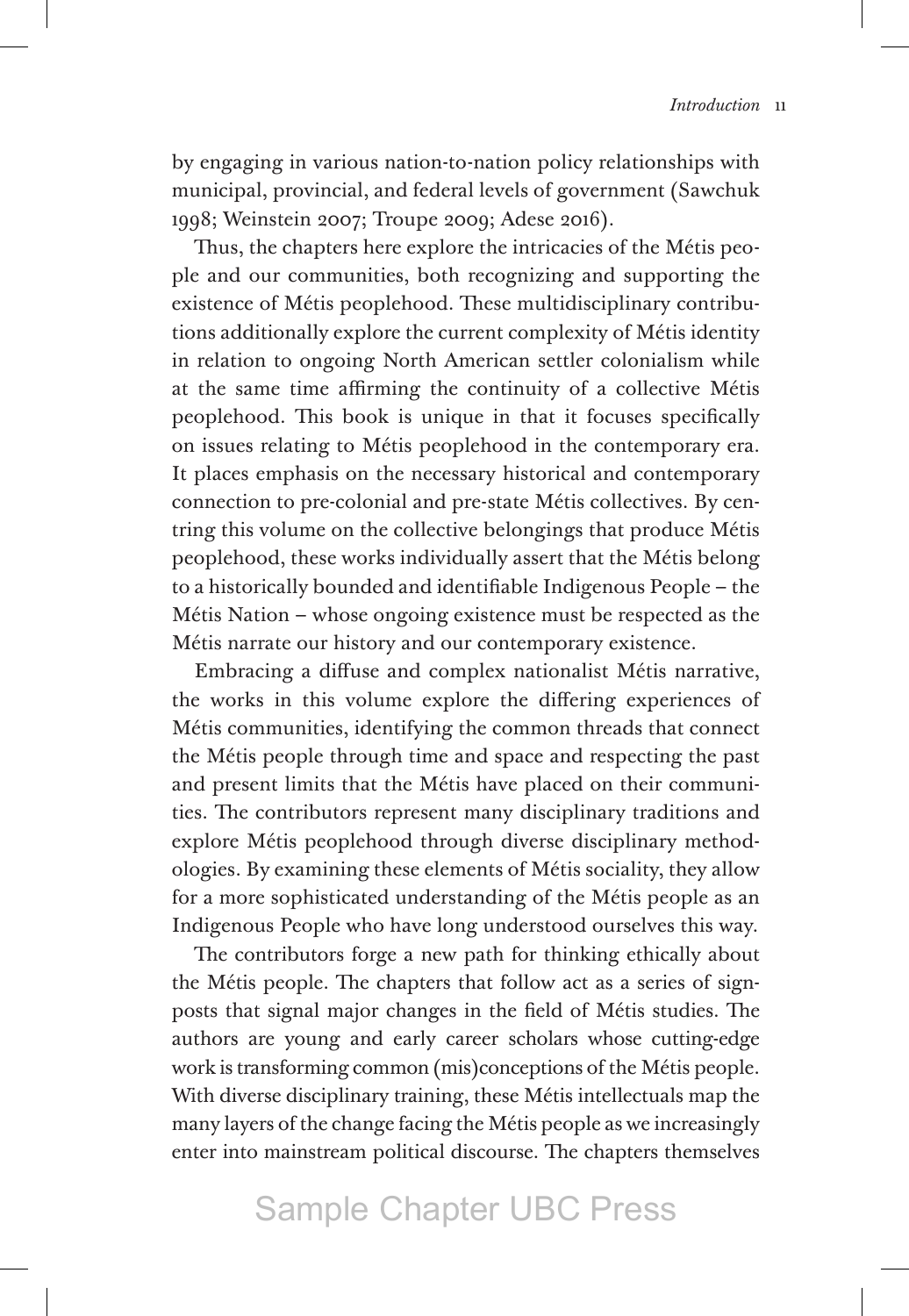introduce a deeper complexity to the contours of the conception of Métis peoplehood. They emphasize both the broad commonalities of Métis experiences rooted in the contemporary tendrils of Métis peoplehood and the specific histories that productively complicate and build on Métis peoplehood.

#### The Chapters

In Chapter 1, Chris Andersen challenges Holm et al.'s (2003) replacement of nationhood with peoplehood in the context of their peoplehood matrix and argues instead that the two concepts are in fact analytical mirror images of each other, insofar as peoplehood situates external relations between peoples while nationhood remains conceptually useful for evaluating internal features of a people. Together, Andersen argues, these paired concepts provide great analytical sophistication for the growing field of Indigenous studies, and his chapter ends by setting out a conceptual lens for thinking about Métis identity in the context of Métis peoplehood. In Chapter 2, Robert Hancock applies Robert K. Thomas's peoplehood perspective to Métis politics and political organizations. By outlining the possibilities of adopting a peoplehoodbased model of Métis politics, rather than a more typical approach based on Western models of nationalism, Hancock suggests the Métis can escape the trap of state recognition in favour of collective self-identification in Indigenous contexts. Using the concepts of *wahkohtowin* (being a good relative) and *niwahkomakanak* ([all] my relations), he demonstrates that a Métis political identity predicated on the peoplehood model best reflects the profoundly relational character of Métis identity and its roots in the kinship networks of the Northern Plains.

In Chapter 3, Daniel Voth explores how the positioning of the Métis people as mixed effectively frames the Métis people as less threatening to the Canadian settler political order; in doing so, such a practice politically disempowers the Métis people. The chapter carefully traces these effects and then concludes by offering emerging alternatives for conceptualizing Métis politics. He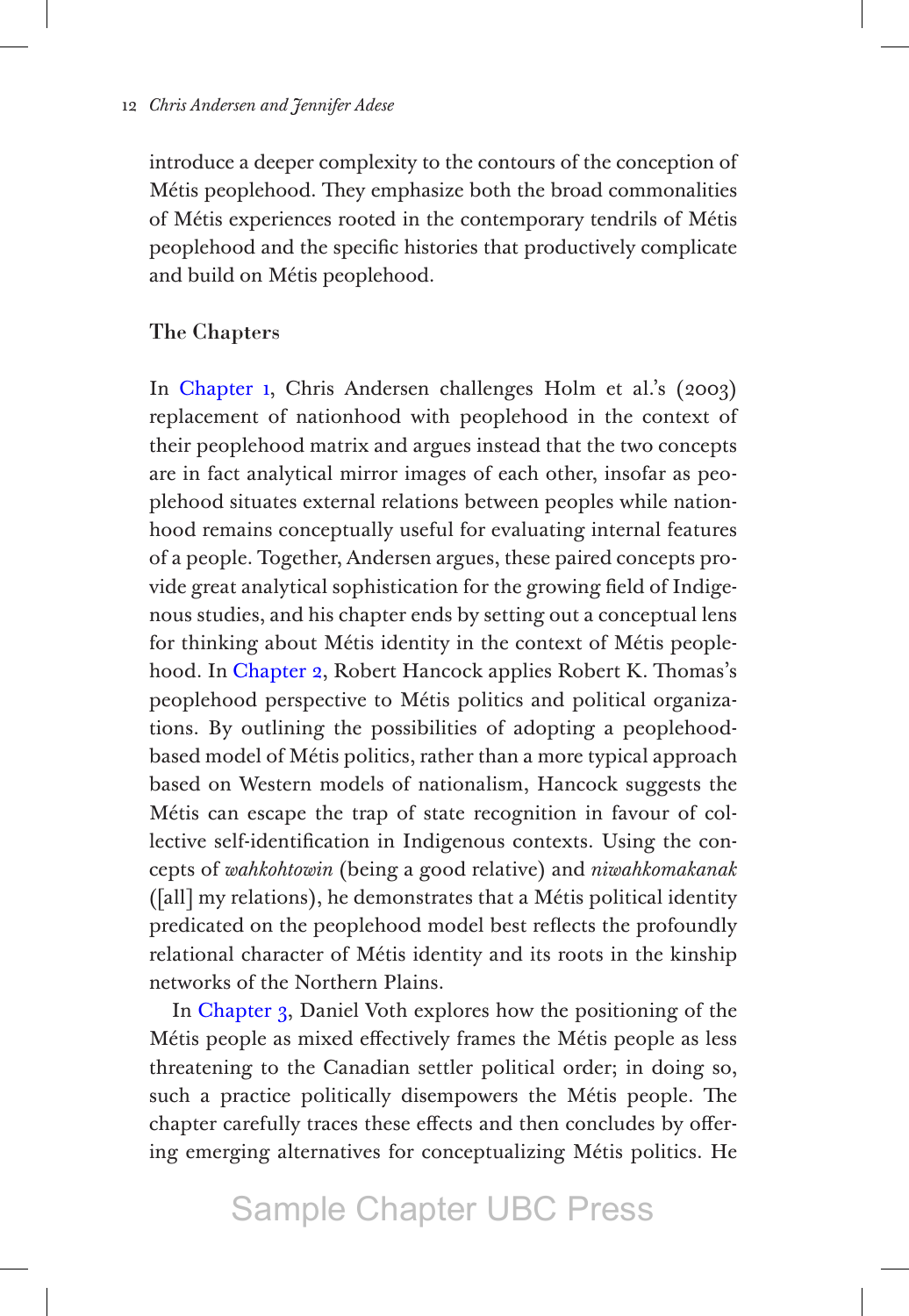suggests that analyzing racial mixing as a strategic political tool empowers some while disempowering others. Moving past this, scholars can better appreciate the nuanced way racial mixing manifests within both the theory and practice of politics in Canada to undermine Métis and other Indigenous peoplehoods in service of the settler state.

While Voth discusses the way that discourses of racial mixing undermine the Métis people and politics, in Chapter 4, Robert Innes examines the close social and political alliances between the Métis and other prairie Indigenous Peoples, a reality that is evidence not only of Métis peoplehood but also of its interrelatedness with other political traditions. He suggests that an examination of Métis–First Nations relations demonstrates that the emphasis placed on the supposed racial difference of the Métis people from First Nations ignores the fact that these groups shared many cultural characteristics and often lived together in multinational bands and hunting brigades. Innes argues that while the Métis, Plains Cree, Saulteaux, and Assiniboine were culturally different from one another, they were not as culturally distinct as existing scholarship makes them out to be.

Jennifer Adese, in Chapter 5, contends that in spite of their notable contributions to the landscape of Métis nationalist political organizing, Métis women have been largely erased from preeminent records of Métis political history. This erasure is linked to a long history of sexism that, as a key technique of colonization, has contributed to the dispossession of Métis women. Adese challenges the erasure of Métis women from, in particular, John Weinstein's 2007 account of Métis political history, *Quiet Revolution West: The Rebirth of Métis Nationalism*. While Weinstein's work is indeed comprehensive, Adese argues, it is centred on the accomplishments of Métis men in politics, paying minimal attention to Métis women's position within the Métis Nation and thus Métis women's struggle within nationalist political organizing throughout the twentieth century. Adese argues that rather than abandoning Métis nationalism, Métis women have worked to create a more inclusive vision of contemporary Métis nationhood that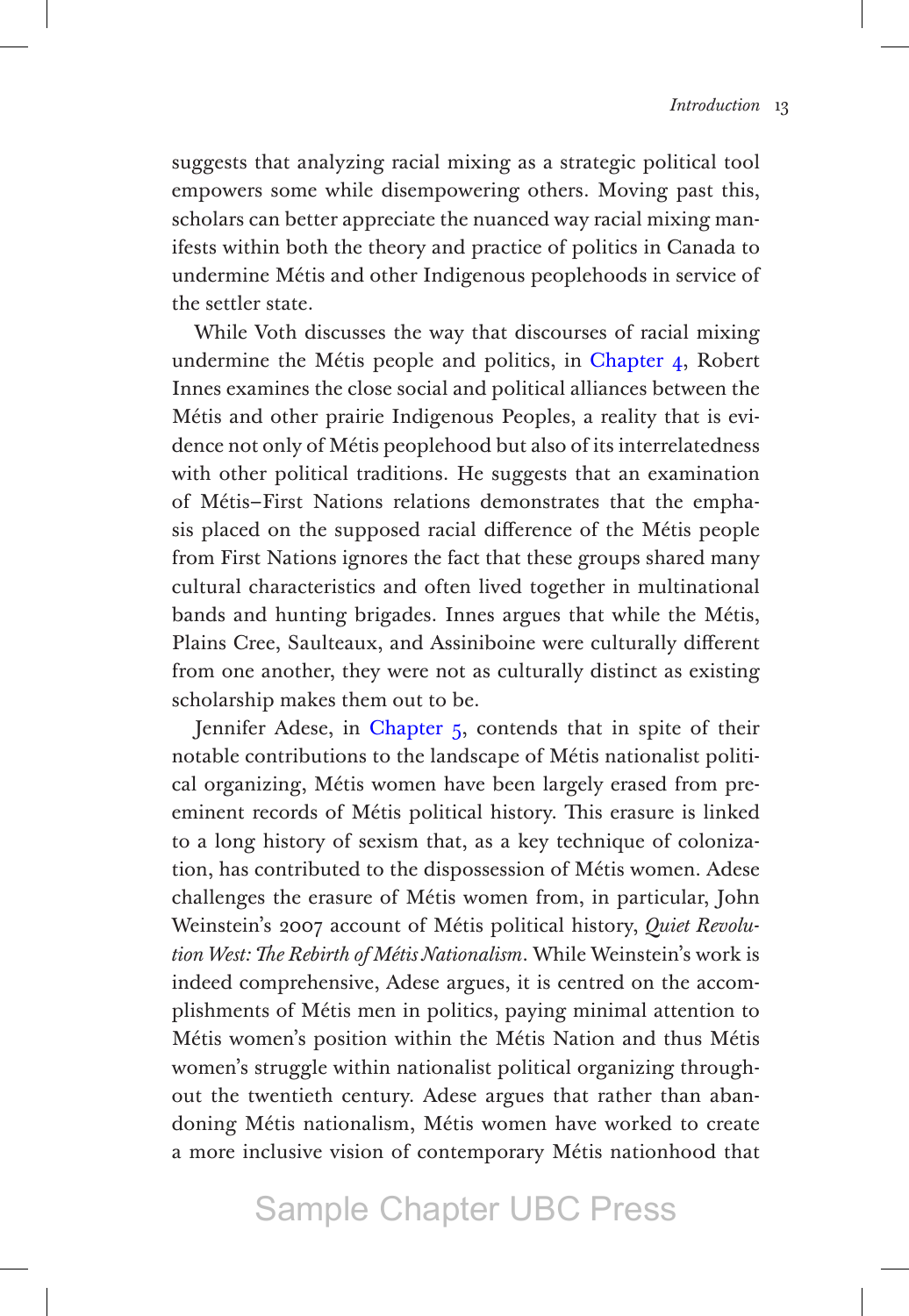confronts colonization's gendered fracturing of the Métis Nation and its attending debasement of Métis women.

In Chapter 6, Jesse Thistle's account of several defining moments of one Métis man's life in Saskatchewan echoes the claims made by Hancock in his chapter and moves away from Adese's focus on political history to delve into Métis microhistories. Through the presentation of three microhistories contained in stories told to him by Alcide Morrissette, which provide important oral history insights into Métis experiences in the twentieth century, Thistle offers a poignant analysis of the historical context that gave rise to the stories. Utilizing this provocative research methodology, Thistle presents intimate Métis experiences while also exploring the macro sociocultural impacts on Métis microhistory.

In a related vein, in Chapter 7, June Scudeler addresses other forms of Métis storying by applying a Métis peoplehood, nationcentred reading practice to Métis poet Marilyn Dumont's 2015 book *The Pemmican Eaters*. Here, Scudeler rejects the lens of hybridity and instead uses Métis ways of knowing to consider how Dumont uses the poetic medium to provide a Métis-centred account of the Northwest Resistance in 1885. Her chapter repositions Métis writers and scholars as creators of knowledge rather than as objects of study and, in doing so, celebrates Métis literary contributions to Métis peoplehood.

In Chapter 8, Paul Gareau explores how scholars have long portrayed the Métis as ambivalent about their Catholic identities. His chapter explains how an uncritical understanding of religion has led to a misrepresentation of Métis experiences and worldviews. By soliciting insight from religious studies to help redefine the category of religion, Gareau outlines a theoretical framework to examine the flexibility of Catholic popular devotion, specifically through the Virgin Mary, and in the process reveals that the Métis are *doing* religion in ways that are decidedly not ambivalent but rather reflect the sovereignty and self-determination of Métis religion.

Adam Gaudry's concluding chapter situates Métis studies scholarship in the wider landscape of Indigenous studies. Gaudry argues that Métis studies scholarship must develop its own peoplespecific history that is legally and politically distinct from most of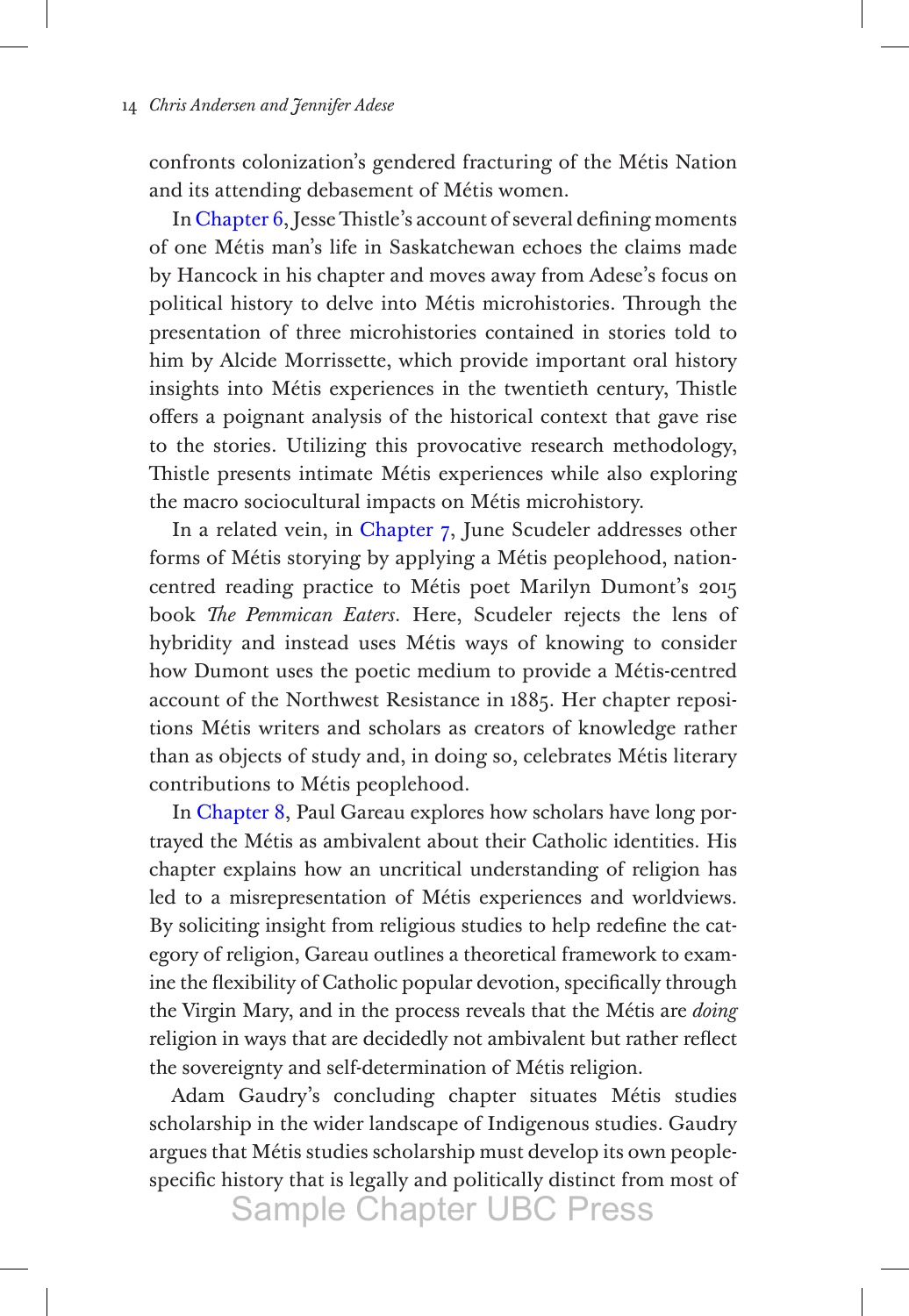<span id="page-15-0"></span>the other Indigenous Nations. While the Métis have much in common with other Indigenous Peoples historically and politically, they are subject to different Canadian laws and limitations than First Nations or Inuit, so Métis-specific teaching and research is necessary. Gaudry concludes by proposing a number of recommendations to allow for the growth of a self-conscious field of Métis studies, one that collectively nurtures the development of Métis-focused scholarship.

This book is the first of its kind, anchored as it is in a complicated, robust discussion of Métis peoplehood and authored by Métis scholars. A focus on Indigenous peoplehood not only extends the usual discussions of peoplehood beyond nation statehood) – it pushes back against deeply racialized contours within the conceptual sediment of Métis studies. We believe that such arguments, often (though not always) well intended, mischaracterize the character of Métis sociality, historically and today. They do more than that, though: we think that they more fundamentally mischaracterize the meanings, contours, and boundaries of indigeneity and Indigenous sociality entirely (since the logics that racialize the meaning of "Métis" similarly racialize our understandings of all Indigenous Peoples and all indigeneity). Moreover, the wide variety of disciplinary traditions from which our authors write means that readers are being offered a broad multidisciplinary lens through which to view the complexity of historical and contemporary Métis peoplehood. Together, these chapters make a distinctive contribution to our understanding of the Métis people in ways that allow us to face many of our contemporary challenges in a rapidly changing social and political landscape.

#### Note

[1](#page-3-0) Throughout this volume, readers will find some variation with respect to the spelling of "Métis" as either accented or unaccented. We, the co-editors, have chosen to use "Métis" with an accent, which is an increasingly common practice even among Anglophones; other authors opt to use "Metis" to avoid over-emphasizing Frenchness. For more on this question see Chris Andersen (2014) and Brenda MacDougall (2012).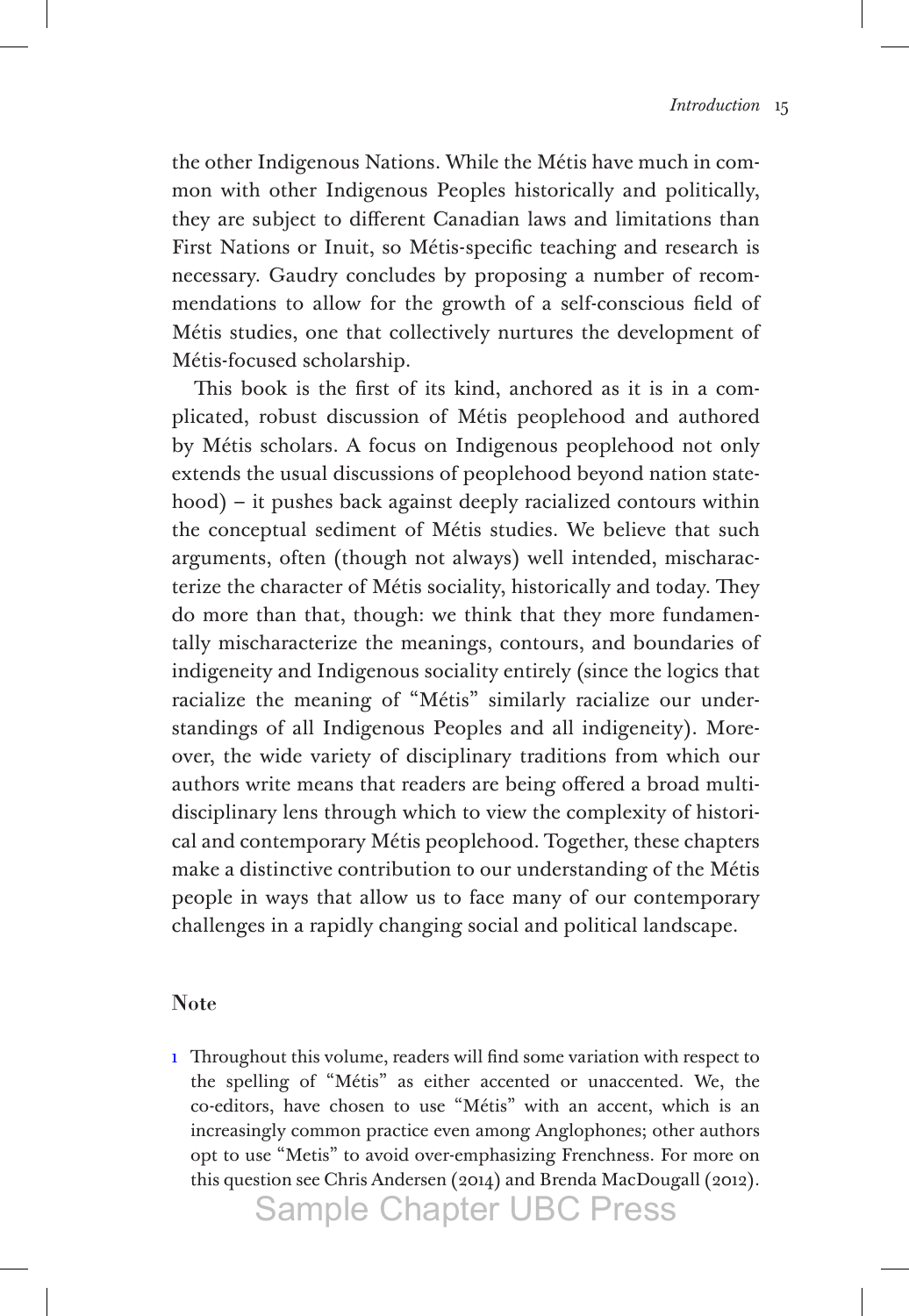#### References

- Adams, Christopher, Gregg Dahl, and Ian Peach. 2013. *Métis in Canada: History, Identity, Law and Politics*. Edmonton: University of Alberta Press.
- Adese, Jennifer. 2016. "A Tale of Two Constitutions: Métis Nationhood and Section 35(2)'s Impact on Interpretations of *Daniels*." *TOPIA: Canadian Journal of Cultural Studies* 36: 7–19.
- Andersen, Chris. 2010. "Mixed Ancestry or Métis?" In *Indigenous Identity and Resistance: Researching the Diversity of Knowledge,* edited by Brendan Hokowhitu, Nathalie Kermoal, Chris Andersen, Anna Petersen, Michael Reilly, Isabel Altamirano-Jiménez, and Poia Rewi, 23–36. Dunedin, NZ: University of Otago Press.
- –. 2008. "From Nation to Population: The Racialization of 'Métis' in the Canadian Census." *Nations and Nationalism* 14(2): 347–68.
- –. 2014. *"Métis": Race, Recognition, and the Struggle for Indigenous Peoplehood*. Vancouver: UBC Press.
- Anderson, Benedict. 1991. *Imagined Communities: Reflections on the Origin and Spread of Nationalism*. London: Verso.
- Bouchard, Michel, Robert Foxcurran, and Sébastien Malette. 2016. *Songs upon the Rivers: The Buried History of the French-Speaking Canadiens and Métis from the Great Lakes and the Mississippi across to the Pacific*. Montreal: Baraka Books.
- Brown, Jennifer. 1980. *Strangers in Blood: Fur Trade Company Families in Indian Country*. Vancouver: UBC Press.
- Chartrand, Paul, and John Giokas. 2002. "Defining 'the Métis People': The Hard Case of Canadian Aboriginal Law." In *Who Are Canada's Aboriginal Peoples? Recognition, Definition, and Jurisdiction,* edited by Paul Chartrand, 268–304. Saskatoon: Purich.
- Ens, Gerhard. 1996. *Homeland to Hinterland: The Changing Worlds of the Red River Metis in the Nineteenth Century*. Toronto: University of Toronto Press.
- Flanagan, Thomas. 1991. *Metis Lands in Manitoba*. Calgary: University of Calgary Press.
- Foster, John. 1973. *The Country-born in the Red River Settlement, 1820*–*1850*. PhD diss., University of Alberta.

Gellner, Ernest. 1983. *Nations and Nationalism*. Ithaca, NY: Cornell University Press.

- Giraud, Marcel. 1986 [1945]. *Metis of the Canadian West, vols. 1 and 2*. Edmonton: University of Alberta Press.
- Hobsbawm, Eric. 1990. *Nations and Nationalism since 1780: Programme, Myth, Reality.* Cambridge: Cambridge University Press.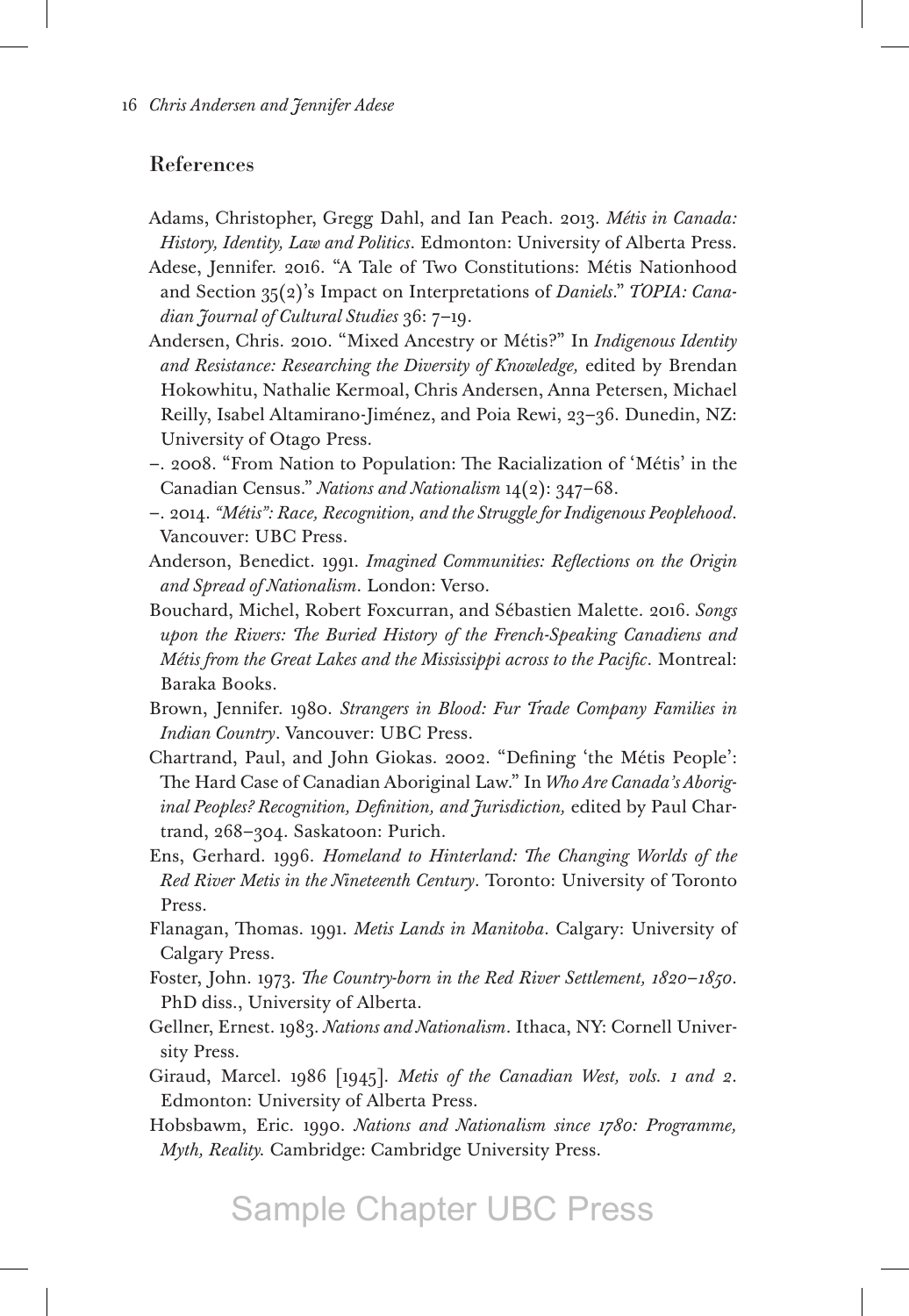- Innes, Robert. 2013. *Elder Brother and the Law of the People: Contemporary Kinship and Cowessess First Nation*. Winnipeg: University of Manitoba Press.
- Leroux, Darryl. 2018. "'We've Been Here for 2,000 Years': White Settlers, Native American DNA and the Phenomenon of Indigenization." *Social Studies of Science* 48(1): 80–100.
- Leroux, Darryl, and Adam Gaudry. 2017. "White Settler Revisionism and Making Métis Everywhere: The Evocation of Métissage in Quebec and Nova Scotia." *Canadian Ethnic Studies* 3(1): 116–42.
- Lischke, Ute, and David McNab, eds. 2007. *The Long Journey of a Forgotten People: Métis Identities and Family Histories.* Waterloo, ON: Wilfrid Laurier University Press.
- Morton, Arthur Silver. 1973. *A History of the Canadian West to 1870*–*71.* 2nd ed. Toronto: University of Toronto Press.
- Peterson, Jacqueline. 1987. "Gathering at the River: The Métis Peopling of the Northern Plains." In *The Fur Trade in North Dakota,* edited by V. Heidenreich, 47–70. Bismark: State Historical Society of North Dakota.
- –. 1981. *The People In-Between: Indian-White Marriage and the Genesis of Métis Society and Culture in the Great Lakes Region, 1680*–*1830.* PhD diss., University of Illinois at Chicago.
- Peterson, Jacqueline, and Jennifer S.H. Brown, eds. 1985. *The New Peoples: Being and Becoming Métis in North America*. Winnipeg: University of Manitoba Press.
- Sawchuk, J. 1998. *Métis Politics in Western Canada: The Dynamics of Native Pressure Groups.* Saskatoon: Purich.
- Sprague, Doug. 1988. *Canada and the Métis, 1869–1885*. Waterloo, ON: Wilfrid Laurier Press.
- Stanley, George. 1992 [1936]. *The Birth of Western Canada: A History of the Riel Rebellions*. Toronto: University of Toronto Press.
- St-Onge, Nicole, Carolyn Podruchny, and Brenda Macdougall, eds. 2012. *Contours of a People: Métis Family, Mobility, and History*. Oklahoma: University of Oklahoma Press.
- Tough, Frank. 1996. *"As Their Natural Resources Fail": Native Peoples and the Economic History of Northern Manitoba, 1870–1930*. Vancouver: UBC Press.
- Troupe, Cheryl. 2009. "Métis Women: Social Structure, Urbanization and Political Activism, 1850–1980." Master's thesis, University of Saskatchewan.
- Van Kirk, Sylvia (1983). *Many Tender Ties: Women in Fur-trade Society, 1670 1870*. Norman: University of Oklahoma Press.
- Weinstein, John. 2007. *Quiet Revolution West: The Rebirth of Metis Nationalism*. Markham, ON: Fifth House.